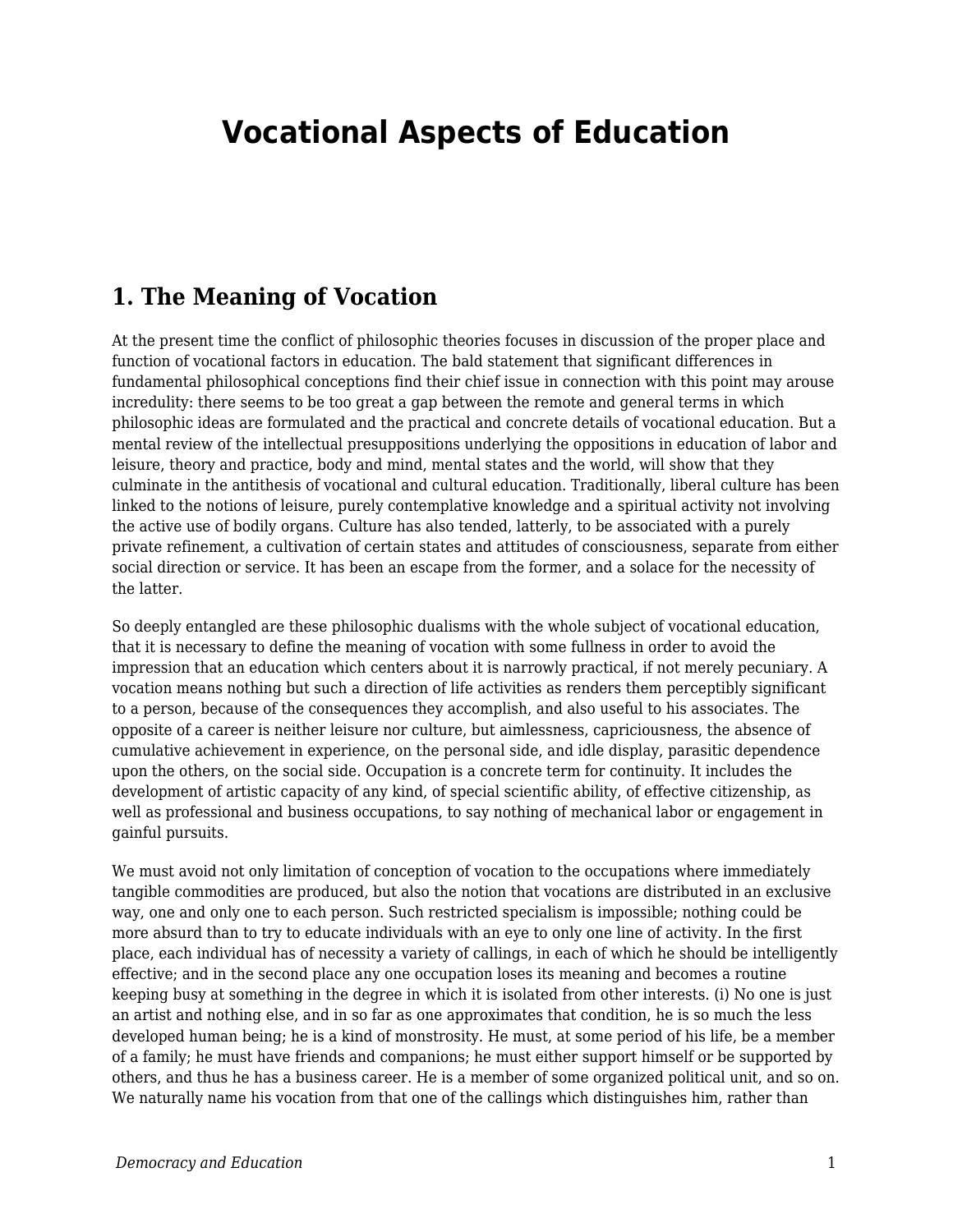from those which he has in common with all others. But we should not allow ourselves to be so subject to words as to ignore and virtually deny his other callings when it comes to a consideration of the vocational phases of education.

(ii) As a man's vocation as artist is but the emphatically specialized phase of his diverse and variegated vocational activities, so his efficiency in it, in the humane sense of efficiency, is determined by its association with other callings. A person must have experience, he must live, if his artistry is to be more than a technical accomplishment. He cannot find the subject matter of his artistic activity within his art; this must be an expression of what he suffers and enjoys in other relationships - a thing which depends in turn upon the alertness and sympathy of his interests. What is true of an artist is true of any other special calling. There is doubtless - in general accord with the principle of habit - a tendency for every distinctive vocation to become too dominant, too exclusive and absorbing in its specialized aspect. This means emphasis upon skill or technical method at the expense of meaning. Hence it is not the business of education to foster this tendency, but rather to safeguard against it, so that the scientific inquirer shall not be merely the scientist, the teacher merely the pedagogue, the clergyman merely one who wears the cloth, and so on.

## **2. The Place of Vocational Aims in Education**

Bearing in mind the varied and connected content of the vocation, and the broad background upon which a particular calling is projected, we shall now consider education for the more distinctive activity of an individual.

1. An occupation is the only thing which balances the distinctive capacity of an individual with his social service. To find out what one is fitted to do and to secure an opportunity to do it is the key to happiness. Nothing is more tragic than failure to discover one's true business in life, or to find that one has drifted or been forced by circumstance into an uncongenial calling. A right occupation means simply that the aptitudes of a person are in adequate play, working with the minimum of friction and the maximum of satisfaction. With reference to other members of a community, this adequacy of action signifies, of course, that they are getting the best service the person can render. It is generally believed, for example, that slave labor was ultimately wasteful even from the purely economic point of view - that there was not sufficient stimulus to direct the energies of slaves, and that there was consequent wastage. Moreover, since slaves were confined to certain prescribed callings, much talent must have remained unavailable to the community, and hence there was a dead loss. Slavery only illustrates on an obvious scale what happens in some degree whenever an individual does not find himself in his work. And he cannot completely find himself when vocations are looked upon with contempt, and a conventional ideal of a culture which is essentially the same for all is maintained. Plato (ante, p. 88) laid down the fundamental principle of a philosophy of education when he asserted that it was the business of education to discover what each person is good for, and to train him to mastery of that mode of excellence, because such development would also secure the fulfillment of social needs in the most harmonious way. His error was not in qualitative principle, but in his limited conception of the scope of vocations socially needed; a limitation of vision which reacted to obscure his perception of the infinite variety of capacities found in different individuals.

2. An occupation is a continuous activity having a purpose. Education through occupations consequently combines within itself more of the factors conducive to learning than any other method. It calls instincts and habits into play; it is a foe to passive receptivity. It has an end in view; results are to be accomplished. Hence it appeals to thought; it demands that an idea of an end be steadily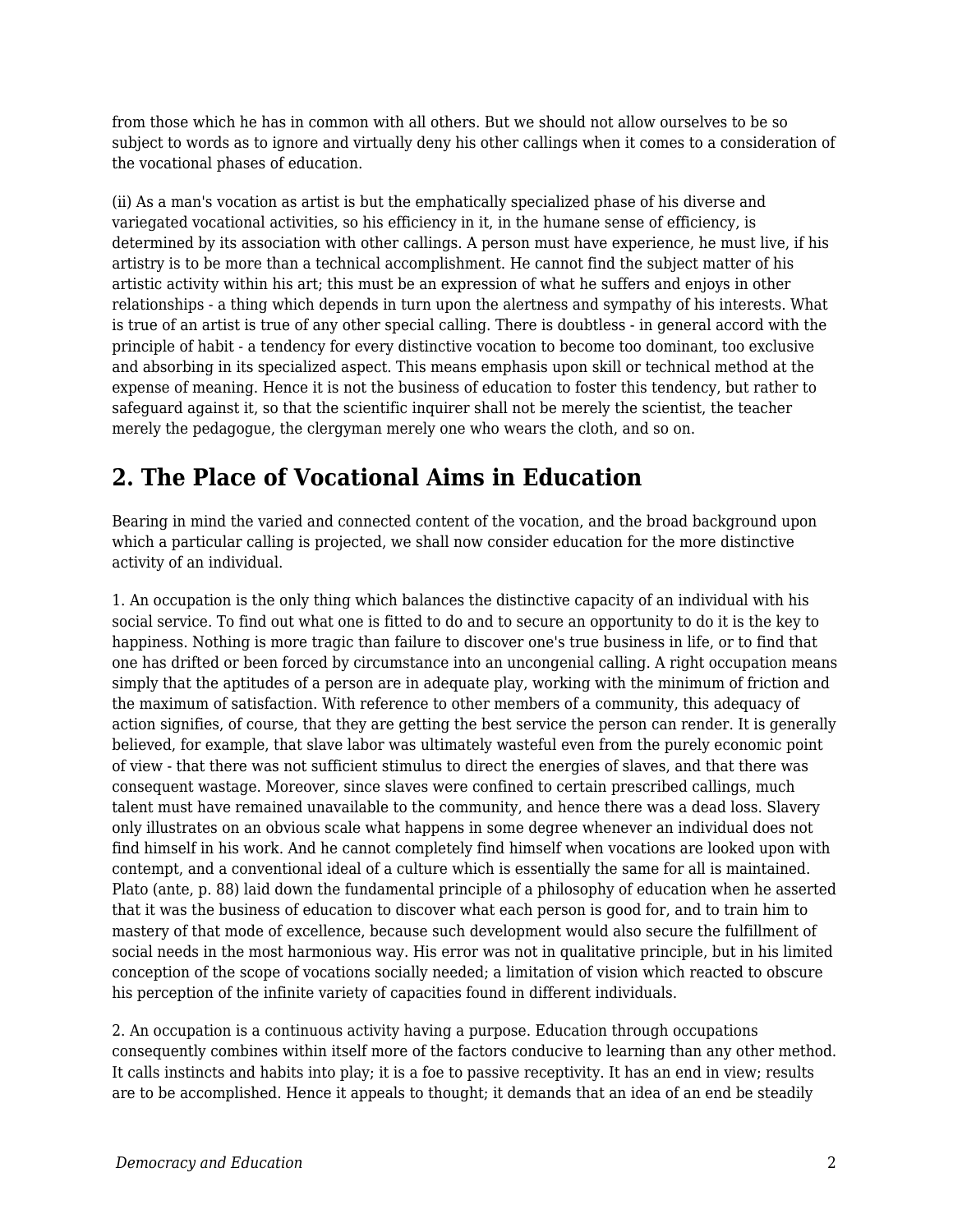maintained, so that activity cannot be either routine or capricious. Since the movement of activity must be progressive, leading from one stage to another, observation and ingenuity are required at each stage to overcome obstacles and to discover and readapt means of execution. In short, an occupation, pursued under conditions where the realization of the activity rather than merely the external product is the aim, fulfills the requirements which were laid down earlier in connection with the discussion of aims, interest, and thinking. (See Chapters VIII, X, XII.)

A calling is also of necessity an organizing principle for information and ideas; for knowledge and intellectual growth. It provides an axis which runs through an immense diversity of detail; it causes different experiences, facts, items of information to fall into order with one another. The lawyer, the physician, the laboratory investigator in some branch of chemistry, the parent, the citizen interested in his own locality, has a constant working stimulus to note and relate whatever has to do with his concern. He unconsciously, from the motivation of his occupation, reaches out for all relevant information, and holds to it. The vocation acts as both magnet to attract and as glue to hold. Such organization of knowledge is vital, because it has reference to needs; it is so expressed and readjusted in action that it never becomes stagnant. No classification, no selection and arrangement of facts, which is consciously worked out for purely abstract ends, can ever compare in solidity or effectiveness with that knit under the stress of an occupation; in comparison the former sort is formal, superficial, and cold.

3. The only adequate training for occupations is training through occupations. The principle stated early in this book (see Chapter VI) that the educative process is its own end, and that the only sufficient preparation for later responsibilities comes by making the most of immediately present life, applies in full force to the vocational phases of education. The dominant vocation of all human beings at all times is living - intellectual and moral growth. In childhood and youth, with their relative freedom from economic stress, this fact is naked and unconcealed. To predetermine some future occupation for which education is to be a strict preparation is to injure the possibilities of present development and thereby to reduce the adequacy of preparation for a future right employment. To repeat the principle we have had occasion to appeal to so often, such training may develop a machine-like skill in routine lines (it is far from being sure to do so, since it may develop distaste, aversion, and carelessness), but it will be at the expense of those qualities of alert observation and coherent and ingenious planning which make an occupation intellectually rewarding. In an autocratically managed society, it is often a conscious object to prevent the development of freedom and responsibility, a few do the planning and ordering, the others follow directions and are deliberately confined to narrow and prescribed channels of endeavor. However much such a scheme may inure to the prestige and profit of a class, it is evident that it limits the development of the subject class; hardens and confines the opportunities for learning through experience of the master class, and in both ways hampers the life of the society as a whole. (See ante, p. 260.)

The only alternative is that all the earlier preparation for vocations be indirect rather than direct; namely, through engaging in those active occupations which are indicated by the needs and interests of the pupil at the time. Only in this way can there be on the part of the educator and of the one educated a genuine discovery of personal aptitudes so that the proper choice of a specialized pursuit in later life may be indicated. Moreover, the discovery of capacity and aptitude will be a constant process as long as growth continues. It is a conventional and arbitrary view which assumes that discovery of the work to be chosen for adult life is made once for all at some particular date. One has discovered in himself, say, an interest, intellectual and social, in the things which have to do with engineering and has decided to make that his calling. At most, this only blocks out in outline the field in which further growth is to be directed. It is a sort of rough sketch for use in direction of further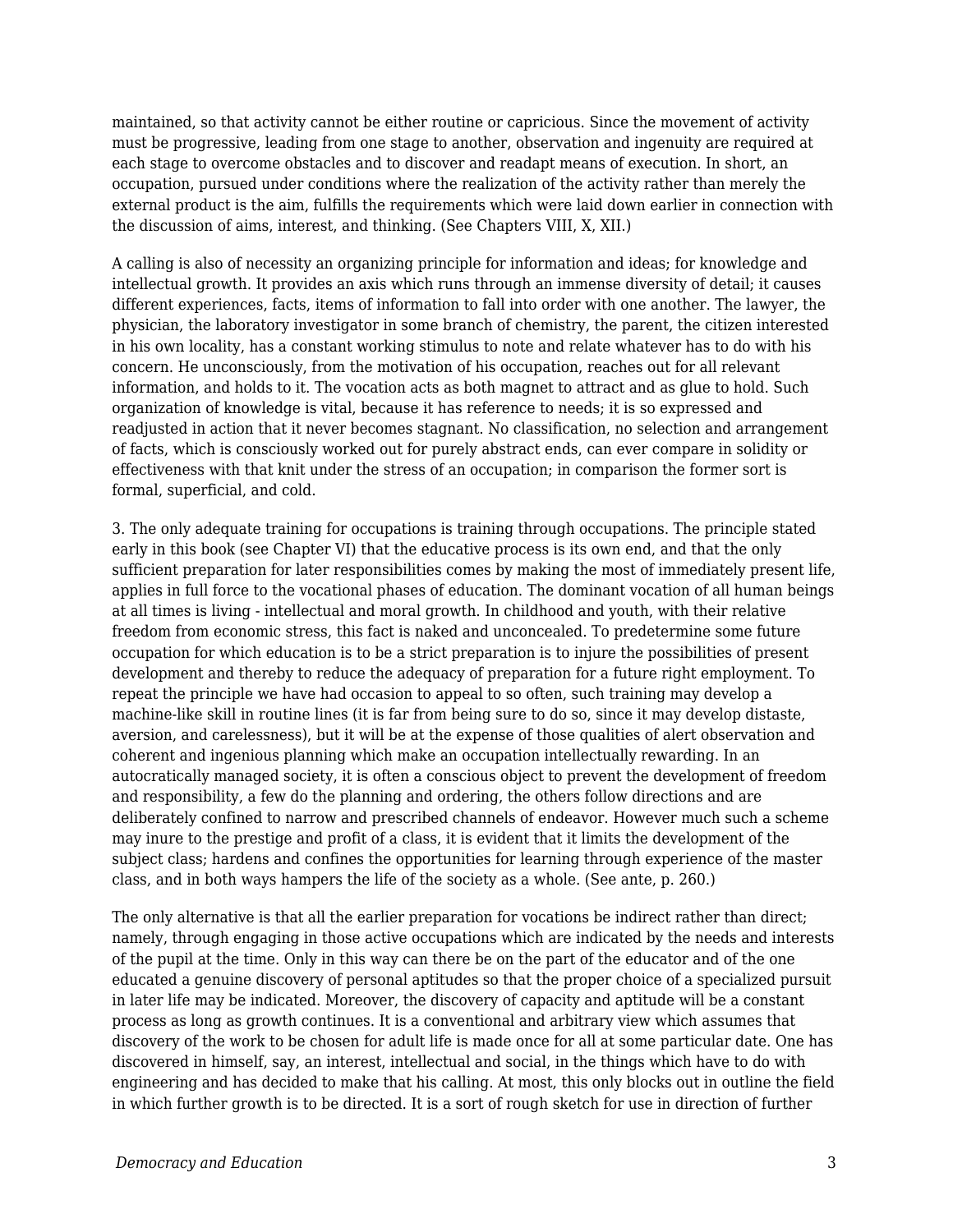activities. It is the discovery of a profession in the sense in which Columbus discovered America when he touched its shores. Future explorations of an indefinitely more detailed and extensive sort remain to be made. When educators conceive vocational guidance as something which leads up to a definitive, irretrievable, and complete choice, both education and the chosen vocation are likely to be rigid, hampering further growth. In so far, the calling chosen will be such as to leave the person concerned in a permanently subordinate position, executing the intelligence of others who have a calling which permits more flexible play and readjustment. And while ordinary usages of language may not justify terming a flexible attitude of readjustment a choice of a new and further calling, it is such in effect. If even adults have to be on the lookout to see that their calling does not shut down on them and fossilize them, educators must certainly be careful that the vocational preparation of youth is such as to engage them in a continuous reorganization of aims and methods.

## **3. Present Opportunities and Dangers**

In the past, education has been much more vocational in fact than in name. (i) The education of the masses was distinctly utilitarian. It was called apprenticeship rather than education, or else just learning from experience. The schools devoted themselves to the three R's in the degree in which ability to go through the forms of reading, writing, and figuring were common elements in all kinds of labor. Taking part in some special line of work, under the direction of others, was the out-of-school phase of this education. The two supplemented each other; the school work in its narrow and formal character was as much a part of apprenticeship to a calling as that explicitly so termed.

(ii) To a considerable extent, the education of the dominant classes was essentially vocational - it only happened that their pursuits of ruling and of enjoying were not called professions. For only those things were named vocations or employments which involved manual labor, laboring for a reward in keep, or its commuted money equivalent, or the rendering of personal services to specific persons. For a long time, for example, the profession of the surgeon and physician ranked almost with that of the valet or barber - partly because it had so much to do with the body, and partly because it involved rendering direct service for pay to some definite person. But if we go behind words, the business of directing social concerns, whether politically or economically, whether in war or peace, is as much a calling as anything else; and where education has not been completely under the thumb of tradition, higher schools in the past have been upon the whole calculated to give preparation for this business. Moreover, display, the adornment of person, the kind of social companionship and entertainment which give prestige, and the spending of money, have been made into definite callings. Unconsciously to themselves the higher institutions of learning have been made to contribute to preparation for these employments. Even at present, what is called higher education is for a certain class (much smaller than it once was) mainly preparation for engaging effectively in these pursuits.

In other respects, it is largely, especially in the most advanced work, training for the calling of teaching and special research. By a peculiar superstition, education which has to do chiefly with preparation for the pursuit of conspicuous idleness, for teaching, and for literary callings, and for leadership, has been regarded as non-vocational and even as peculiarly cultural. The literary training which indirectly fits for authorship, whether of books, newspaper editorials, or magazine articles, is especially subject to this superstition: many a teacher and author writes and argues in behalf of a cultural and humane education against the encroachments of a specialized practical education, without recognizing that his own education, which he calls liberal, has been mainly training for his own particular calling. He has simply got into the habit of regarding his own business as essentially cultural and of overlooking the cultural possibilities of other employments. At the bottom of these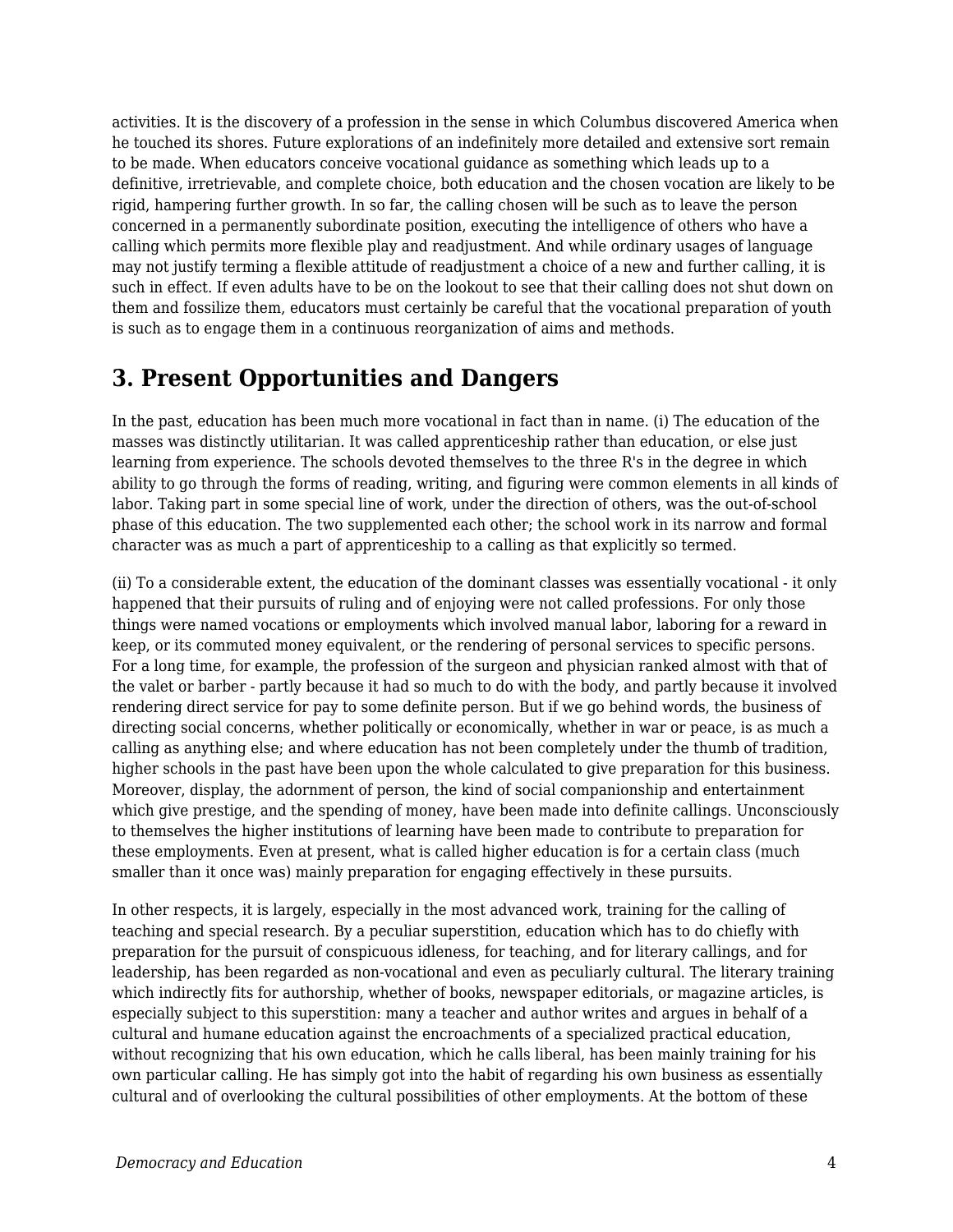distinctions is undoubtedly the tradition which recognizes as employment only those pursuits where one is responsible for his work to a specific employer, rather than to the ultimate employer, the community.

There are, however, obvious causes for the present conscious emphasis upon vocational education for the disposition to make explicit and deliberate vocational implications previously tacit. (i) In the first place, there is an increased esteem, in democratic communities, of whatever has to do with manual labor, commercial occupations, and the rendering of tangible services to society. In theory, men and women are now expected to do something in return for their support - intellectual and economic - by society. Labor is extolled; service is a much-lauded moral ideal. While there is still much admiration and envy of those who can pursue lives of idle conspicuous display, better moral sentiment condemns such lives. Social responsibility for the use of time and personal capacity is more generally recognized than it used to be.

(ii) In the second place, those vocations which are specifically industrial have gained tremendously in importance in the last century and a half. Manufacturing and commerce are no longer domestic and local, and consequently more or less incidental, but are world-wide. They engage the best energies of an increasingly large number of persons. The manufacturer, banker, and captain of industry have practically displaced a hereditary landed gentry as the immediate directors of social affairs. The problem of social readjustment is openly industrial, having to do with the relations of capital and labor. The great increase in the social importance of conspicuous industrial processes has inevitably brought to the front questions having to do with the relationship of schooling to industrial life. No such vast social readjustment could occur without offering a challenge to an education inherited from different social conditions, and without putting up to education new problems.

(iii) In the third place, there is the fact already repeatedly mentioned: Industry has ceased to be essentially an empirical, rule-of-thumb procedure, handed down by custom. Its technique is now technological: that is to say, based upon machinery resulting from discoveries in mathematics, physics, chemistry, bacteriology, etc. The economic revolution has stimulated science by setting problems for solution, by producing greater intellectual respect for mechanical appliances. And industry received back payment from science with compound interest. As a consequence, industrial occupations have infinitely greater intellectual content and infinitely larger cultural possibilities than they used to possess. The demand for such education as will acquaint workers with the scientific and social bases and bearings of their pursuits becomes imperative, since those who are without it inevitably sink to the role of appendages to the machines they operate. Under the old regime all workers in a craft were approximately equals in their knowledge and outlook. Personal knowledge and ingenuity were developed within at least a narrow range, because work was done with tools under the direct command of the worker. Now the operator has to adjust himself to his machine, instead of his tool to his own purposes. While the intellectual possibilities of industry have multiplied, industrial conditions tend to make industry, for great masses, less of an educative resource than it was in the days of hand production for local markets. The burden of realizing the intellectual possibilities inhering in work is thus thrown back on the school.

(iv) In the fourth place, the pursuit of knowledge has become, in science, more experimental, less dependent upon literary tradition, and less associated with dialectical methods of reasoning, and with symbols. As a result, the subject matter of industrial occupation presents not only more of the content of science than it used to, but greater opportunity for familiarity with the method by which knowledge is made. The ordinary worker in the factory is of course under too immediate economic pressure to have a chance to produce a knowledge like that of the worker in the laboratory. But in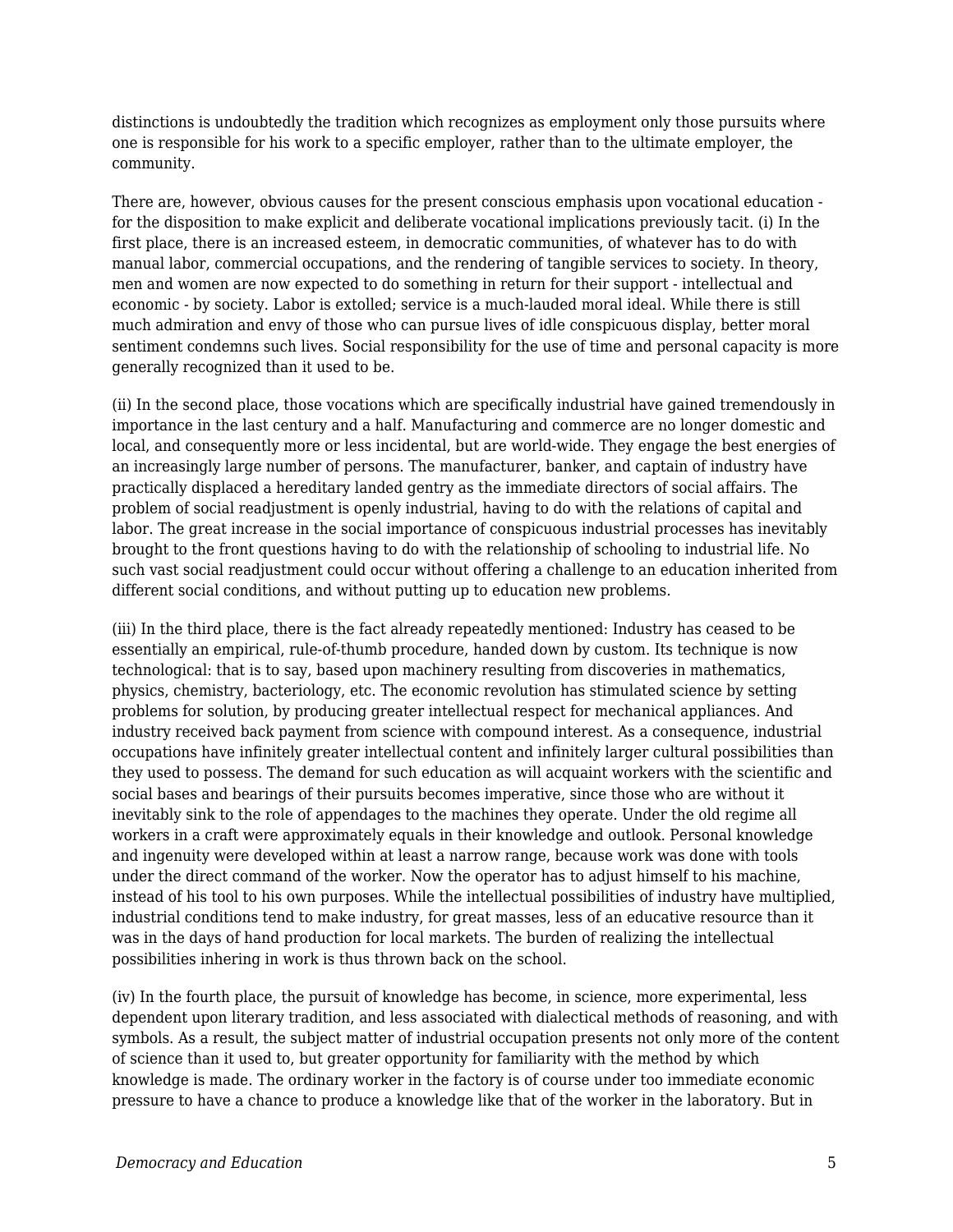schools, association with machines and industrial processes may be had under conditions where the chief conscious concern of the students is insight. The separation of shop and laboratory, where these conditions are fulfilled, is largely conventional, the laboratory having the advantage of permitting the following up of any intellectual interest a problem may suggest; the shop the advantage of emphasizing the social bearings of the scientific principle, as well as, with many pupils, of stimulating a livelier interest.

(v) Finally, the advances which have been made in the psychology of learning in general and of childhood in particular fall into line with the increased importance of industry in life. For modern psychology emphasizes the radical importance of primitive unlearned instincts of exploring, experimentation, and "trying on." It reveals that learning is not the work of something ready-made called mind, but that mind itself is an organization of original capacities into activities having significance. As we have already seen (ante, p. 204), in older pupils work is to educative development of raw native activities what play is for younger pupils. Moreover, the passage from play to work should be gradual, not involving a radical change of attitude but carrying into work the elements of play, plus continuous reorganization in behalf of greater control. The reader will remark that these five points practically resume the main contentions of the previous part of the work. Both practically and philosophically, the key to the present educational situation lies in a gradual reconstruction of school materials and methods so as to utilize various forms of occupation typifying social callings, and to bring out their intellectual and moral content. This reconstruction must relegate purely literary methods - including textbooks - and dialectical methods to the position of necessary auxiliary tools in the intelligent development of consecutive and cumulative activities.

But our discussion has emphasized the fact that this educational reorganization cannot be accomplished by merely trying to give a technical preparation for industries and professions as they now operate, much less by merely reproducing existing industrial conditions in the school. The problem is not that of making the schools an adjunct to manufacture and commerce, but of utilizing the factors of industry to make school life more active, more full of immediate meaning, more connected with out-of-school experience. The problem is not easy of solution. There is a standing danger that education will perpetuate the older traditions for a select few, and effect its adjustment to the newer economic conditions more or less on the basis of acquiescence in the untransformed, unrationalized, and unsocialized phases of our defective industrial regime. Put in concrete terms, there is danger that vocational education will be interpreted in theory and practice as trade education: as a means of securing technical efficiency in specialized future pursuits. Education would then become an instrument of perpetuating unchanged the existing industrial order of society, instead of operating as a means of its transformation. The desired transformation is not difficult to define in a formal way. It signifies a society in which every person shall be occupied in something which makes the lives of others better worth living, and which accordingly makes the ties which bind persons together more perceptible - which breaks down the barriers of distance between them. It denotes a state of affairs in which the interest of each in his work is uncoerced and intelligent: based upon its congeniality to his own aptitudes. It goes without saying that we are far from such a social state; in a literal and quantitative sense, we may never arrive at it. But in principle, the quality of social changes already accomplished lies in this direction. There are more ample resources for its achievement now than ever there have been before. No insuperable obstacles, given the intelligent will for its realization, stand in the way.

Success or failure in its realization depends more upon the adoption of educational methods calculated to effect the change than upon anything else. For the change is essentially a change in the quality of mental disposition - an educative change. This does not mean that we can change character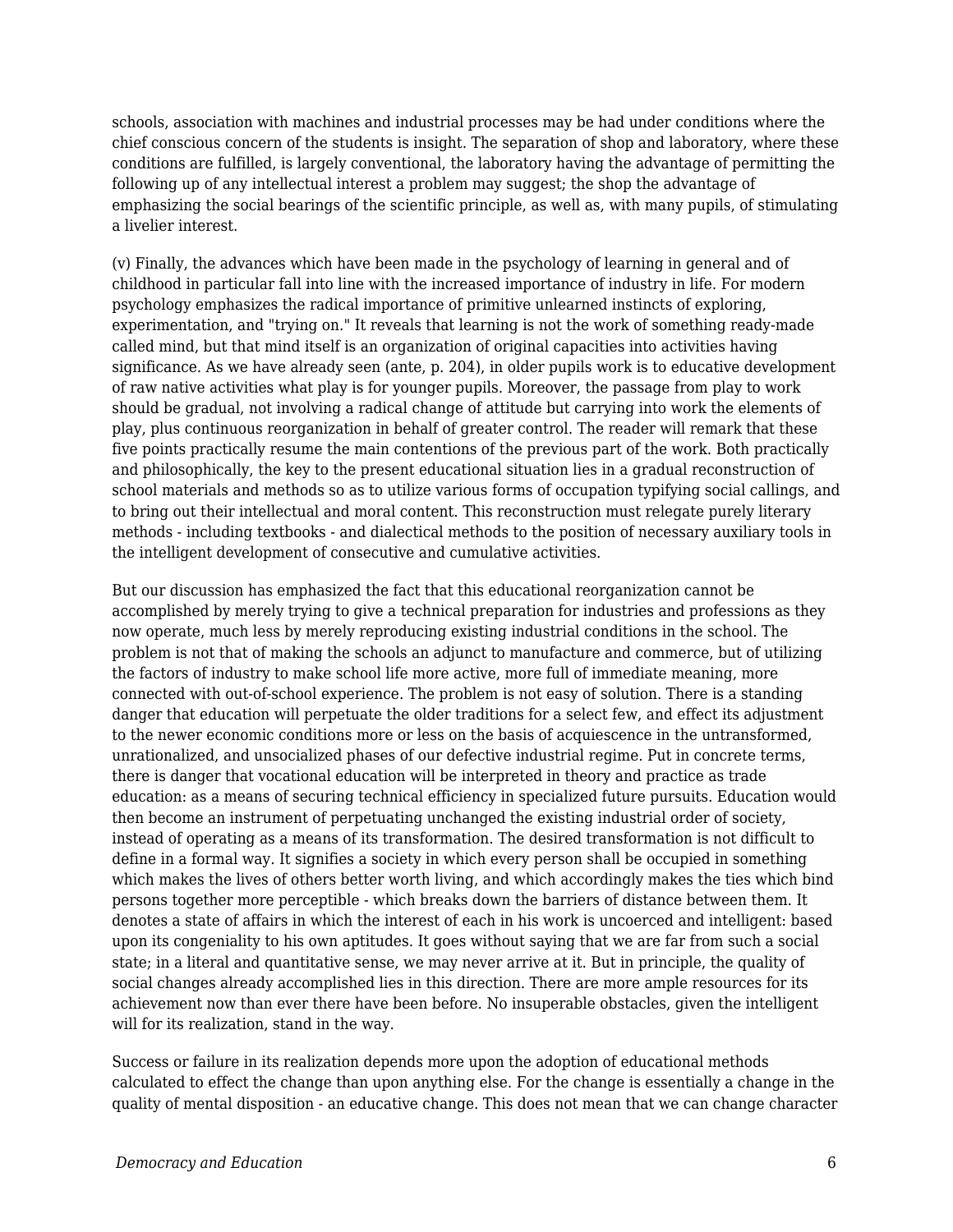and mind by direct instruction and exhortation, apart from a change in industrial and political conditions. Such a conception contradicts our basic idea that character and mind are attitudes of participative response in social affairs. But it does mean that we may produce in schools a projection in type of the society we should like to realize, and by forming minds in accord with it gradually modify the larger and more recalcitrant features of adult society. Sentimentally, it may seem harsh to say that the greatest evil of the present regime is not found in poverty and in the suffering which it entails, but in the fact that so many persons have callings which make no appeal to them, which are pursued simply for the money reward that accrues. For such callings constantly provoke one to aversion, ill will, and a desire to slight and evade. Neither men's hearts nor their minds are in their work. On the other hand, those who are not only much better off in worldly goods, but who are in excessive, if not monopolistic, control of the activities of the many are shut off from equality and generality of social intercourse. They are stimulated to pursuits of indulgence and display; they try to make up for the distance which separates them from others by the impression of force and superior possession and enjoyment which they can make upon others.

It would be quite possible for a narrowly conceived scheme of vocational education to perpetuate this division in a hardened form. Taking its stand upon a dogma of social predestination, it would assume that some are to continue to be wage earners under economic conditions like the present, and would aim simply to give them what is termed a trade education - that is, greater technical efficiency. Technical proficiency is often sadly lacking, and is surely desirable on all accounts - not merely for the sake of the production of better goods at less cost, but for the greater happiness found in work. For no one cares for what one cannot half do. But there is a great difference between a proficiency limited to immediate work, and a competency extended to insight into its social bearings; between efficiency in carrying out the plans of others and in one forming one's own. At present, intellectual and emotional limitation characterizes both the employing and the employed class. While the latter often have no concern with their occupation beyond the money return it brings, the former's outlook may be confined to profit and power. The latter interest generally involves much greater intellectual initiation and larger survey of conditions. For it involves the direction and combination of a large number of diverse factors, while the interest in wages is restricted to certain direct muscular movements. But none the less there is a limitation of intelligence to technical and non-humane, nonliberal channels, so far as the work does not take in its social bearings. And when the animating motive is desire for private profit or personal power, this limitation is inevitable. In fact, the advantage in immediate social sympathy and humane disposition often lies with the economically unfortunate, who have not experienced the hardening effects of a one-sided control of the affairs of others.

Any scheme for vocational education which takes its point of departure from the industrial regime that now exists, is likely to assume and to perpetuate its divisions and weaknesses, and thus to become an instrument in accomplishing the feudal dogma of social predestination. Those who are in a position to make their wishes good, will demand a liberal, a cultural occupation, and one which fits for directive power the youth in whom they are directly interested. To split the system, and give to others, less fortunately situated, an education conceived mainly as specific trade preparation, is to treat the schools as an agency for transferring the older division of labor and leisure, culture and service, mind and body, directed and directive class, into a society nominally democratic. Such a vocational education inevitably discounts the scientific and historic human connections of the materials and processes dealt with. To include such things in narrow trade education would be to waste time; concern for them would not be "practical." They are reserved for those who have leisure at command - the leisure due to superior economic resources. Such things might even be dangerous to the interests of the controlling class, arousing discontent or ambitions "beyond the station" of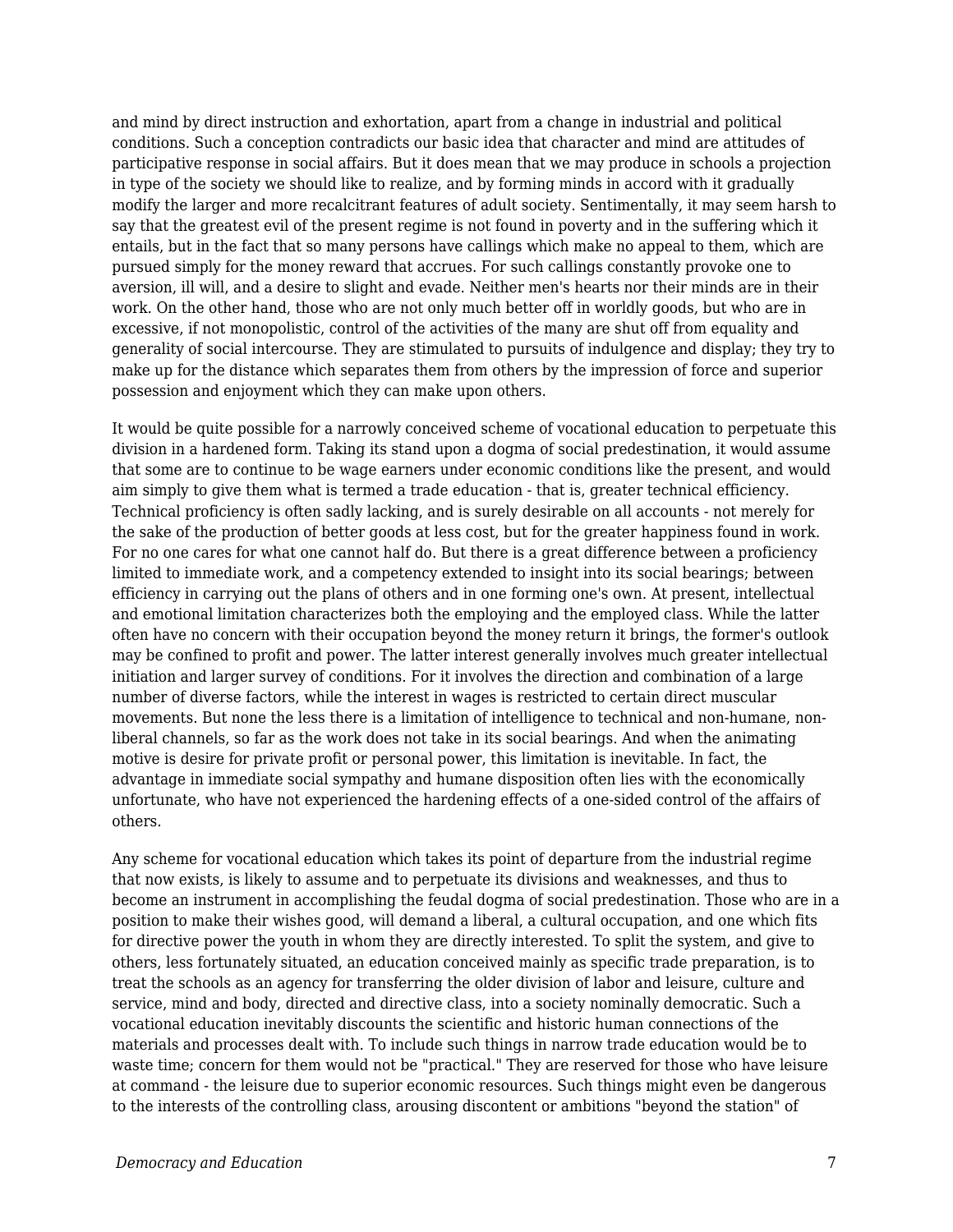those working under the direction of others. But an education which acknowledges the full intellectual and social meaning of a vocation would include instruction in the historic background of present conditions; training in science to give intelligence and initiative in dealing with material and agencies of production; and study of economics, civics, and politics, to bring the future worker into touch with the problems of the day and the various methods proposed for its improvement. Above all, it would train power of readaptation to changing conditions so that future workers would not become blindly subject to a fate imposed upon them. This ideal has to contend not only with the inertia of existing educational traditions, but also with the opposition of those who are entrenched in command of the industrial machinery, and who realize that such an educational system if made general would threaten their ability to use others for their own ends. But this very fact is the presage of a more equitable and enlightened social order, for it gives evidence of the dependence of social reorganization upon educational reconstruction. It is accordingly an encouragement to those believing in a better order to undertake the promotion of a vocational education which does not subject youth to the demands and standards of the present system, but which utilizes its scientific and social factors to develop a courageous intelligence, and to make intelligence practical and executive.

### **Summary**

A vocation signifies any form of continuous activity which renders service to others and engages personal powers in behalf of the accomplishment of results. The question of the relation of vocation to education brings to a focus the various problems previously discussed regarding the connection of thought with bodily activity; of individual conscious development with associated life; of theoretical culture with practical behavior having definite results; of making a livelihood with the worthy enjoyment of leisure. In general, the opposition to recognition of the vocational phases of life in education (except for the utilitarian three R's in elementary schooling) accompanies the conservation of aristocratic ideals of the past. But, at the present juncture, there is a movement in behalf of something called vocational training which, if carried into effect, would harden these ideas into a form adapted to the existing industrial regime. This movement would continue the traditional liberal or cultural education for the few economically able to enjoy it, and would give to the masses a narrow technical trade education for specialized callings, carried on under the control of others. This scheme denotes, of course, simply a perpetuation of the older social division, with its counterpart intellectual and moral dualisms. But it means its continuation under conditions where it has much less justification for existence. For industrial life is now so dependent upon science and so intimately affects all forms of social intercourse, that there is an opportunity to utilize it for development of mind and character. Moreover, a right educational use of it would react upon intelligence and interest so as to modify, in connection with legislation and administration, the socially obnoxious features of the present industrial and commercial order. It would turn the increasing fund of social sympathy to constructive account, instead of leaving it a somewhat blind philanthropic sentiment.

It would give those who engage in industrial callings desire and ability to share in social control, and ability to become masters of their industrial fate. It would enable them to saturate with meaning the technical and mechanical features which are so marked a feature of our machine system of production and distribution. So much for those who now have the poorer economic opportunities. With the representatives of the more privileged portion of the community, it would increase sympathy for labor, create a disposition of mind which can discover the culturing elements in useful activity, and increase a sense of social responsibility. The crucial position of the question of vocational education at present is due, in other words, to the fact that it concentrates in a specific issue two